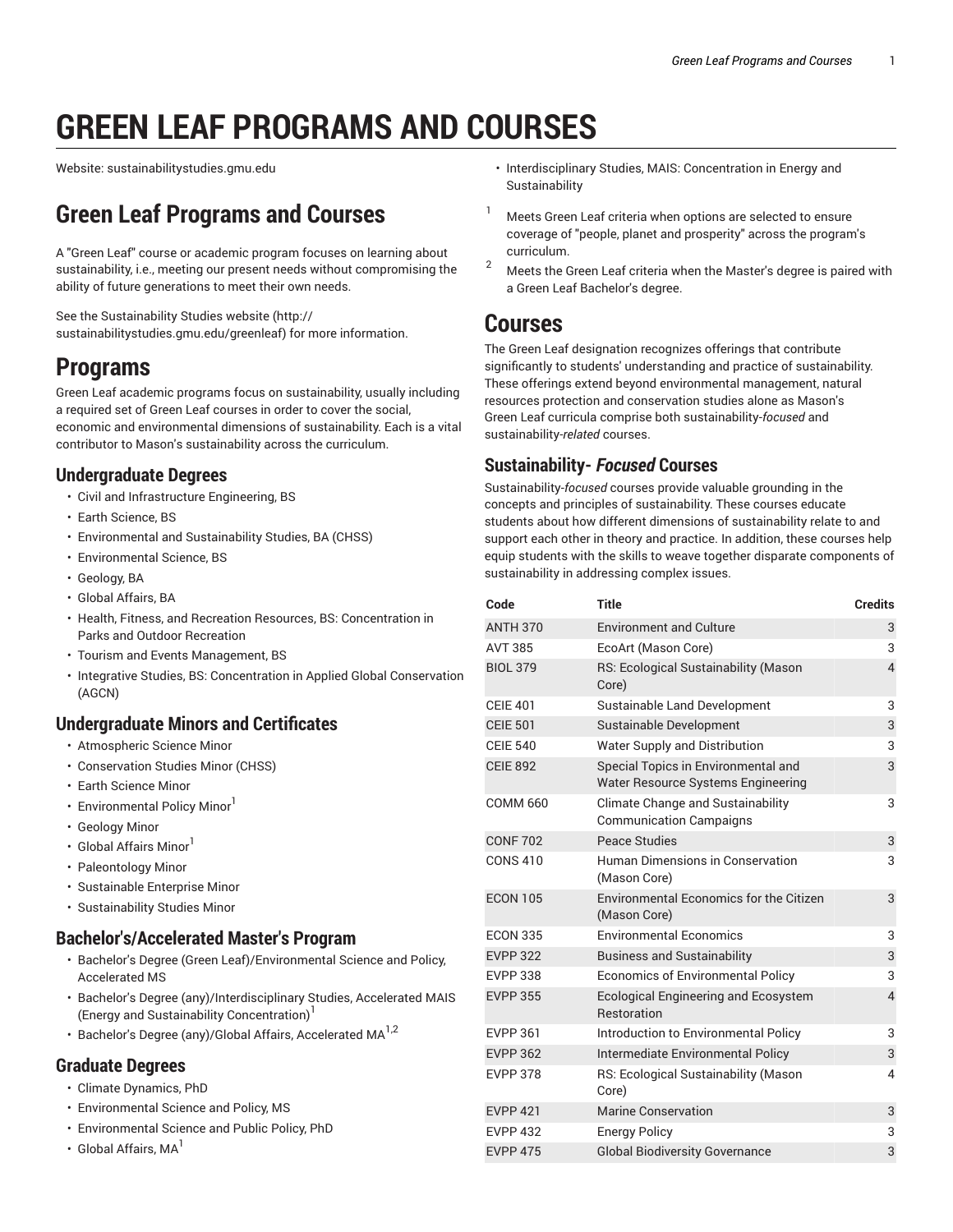| <b>EVPP 480</b> | Sustainability in Action (Mason Core)                           | 4              | B                 |
|-----------------|-----------------------------------------------------------------|----------------|-------------------|
| <b>EVPP 521</b> | <b>Marine Conservation</b>                                      | 3              |                   |
| <b>EVPP 525</b> | <b>Economics of Human/Environment</b><br>Interactions           | 3              | C                 |
| <b>EVPP 533</b> | <b>Energy Policy</b>                                            | 3              | C                 |
| <b>EVPP 575</b> | <b>Global Biodiversity Governance</b>                           | 3              | C                 |
| <b>EVPP 608</b> | Introduction to Environmental Social<br>Science                 | 3              | C<br>C            |
| <b>EVPP 620</b> | Development of U.S. Environmental<br>Policies                   | 3              | C                 |
| <b>EVPP 622</b> | Management of Wild Living Resources                             | 3              |                   |
| <b>EVPP 626</b> | Environment and Development in Asia                             | 3              | C                 |
| <b>EVPP 627</b> | <b>Environmental Policy in Latin America</b>                    | 3              | C                 |
| <b>EVPP 628</b> | Environment and Development in Africa                           | 3              |                   |
| <b>EVPP 635</b> | <b>Environment and Society</b>                                  | 3              | C                 |
| <b>EVPP 642</b> | <b>Environmental Policy</b>                                     | 3              | $\mathsf{C}$      |
| <b>GEOL 321</b> | <b>Geology of Energy Resources</b>                              | 3              |                   |
| <b>GEOL 420</b> | Earth Science and Policy (Mason Core)                           | 3              | C                 |
| GGS 307         | Sustainable Development                                         | 3              |                   |
| GGS 525         | <b>Economics of Human/Environment</b><br>Interactions           | 3              | $\mathsf{C}$<br>C |
| <b>GOVT 361</b> | Introduction to Environmental Policy                            | 3              | $\mathbf C$       |
| <b>INTS 210</b> | Sustainable World (Mason Core)                                  | 4              | $\mathsf{C}$      |
| <b>INTS 292</b> | Leadership for Sustainability                                   | 1              | $\mathsf{C}$      |
| <b>INTS 318</b> | <b>Exploring Virginia's Watersheds</b>                          | 4              | C                 |
| <b>INTS 334</b> | Environmental Justice (Mason Core)                              | 4              | $\overline{C}$    |
| <b>INTS 370</b> | Sustainable Food Systems                                        | 6              |                   |
| <b>INTS 402</b> | Plants and People - Sustenance,<br>Ceremony, and Sustainability | 6              | C                 |
| <b>ITRN 760</b> | <b>International Environmental Politics</b>                     | 3              | C                 |
| <b>PRLS 250</b> | <b>Wilderness Travel and Sustainability</b>                     | $\overline{2}$ |                   |
| <b>PRLS 300</b> | People with Nature                                              | 3              |                   |
| <b>PRLS 402</b> | <b>Human Behavior in Natural Environments</b>                   | 3              | C                 |
| <b>PRLS 531</b> | <b>Natural Resources Recreation Planning</b>                    | 3              | $\mathsf{C}$      |
| <b>PUAD 642</b> | <b>Environmental Policy</b>                                     | 3              | C                 |
| <b>SOCI 320</b> | Globalization and Social Change (Mason<br>Core)                 | 3              | $\mathsf{C}$      |
| <b>TOUR 340</b> | Sustainable Tourism                                             | 3              | C                 |
| <b>TOUR 420</b> | <b>Tourism Planning/Policy</b>                                  | 3              |                   |
| <b>TOUR 540</b> | Sustainable Tourism Management                                  | 3              | E                 |
|                 |                                                                 |                |                   |

#### **Sustainability-** *Related* **Courses**

Sustainability-*related* courses help build knowledge about a component of sustainability or introduce students to sustainability concepts during part of the course. They may complement sustainability-focused courses by providing students with in-depth knowledge of a particular aspect or dimension of sustainability (such as the natural environment) or by providing a focus area (such as renewable energy) for a student's sustainability studies, or they may broaden students' understanding of sustainability from within different disciplines.

| Code            | Title                          | <b>Credits</b> |
|-----------------|--------------------------------|----------------|
| <b>ANTH 580</b> | Environmental Anthropology     |                |
| <b>BIOL 140</b> | Plants and People (Mason Core) |                |

| <b>BUS 200</b>  | Global Environment of Business (Mason<br>Core)                                                          | 3              |
|-----------------|---------------------------------------------------------------------------------------------------------|----------------|
| <b>CEIE 100</b> | Environmental Engineering around the<br>World (Mason Core)                                              | 3              |
| <b>CEIE 355</b> | <b>Environmental Engineering and Science</b>                                                            | 3              |
| <b>CEIE 450</b> | <b>Environmental Engineering Systems</b>                                                                | 3              |
| <b>CEIE 690</b> | Topics in Civil Engineering                                                                             | 3              |
| <b>CHEM 155</b> | Introduction to Environmental Chemistry I<br>(Mason Core)                                               | 4              |
| <b>CHEM 156</b> | Introduction to Environmental Chemistry<br>II (Mason Core)                                              | $\overline{4}$ |
| CHEM 458        | Chemical Oceanography                                                                                   | 3              |
| <b>CLIM 101</b> | Global Warming: Weather, Climate, and<br>Society (Mason Core)                                           | 3              |
| <b>CLIM 102</b> | Introduction to Global Climate Change<br>Science (Mason Core)                                           | 4              |
| <b>CLIM 111</b> | Introduction to the Fundamentals of<br>Atmospheric Science (Mason Core)                                 | 3              |
| <b>CLIM 112</b> | Introduction to the Fundamentals of<br>Atmospheric Science Lab (Mason Core)                             | 1              |
| <b>CLIM 314</b> | Severe and Extreme Weather                                                                              | 3              |
| <b>CLIM 319</b> | Air Pollution                                                                                           | 3              |
| <b>CLIM 412</b> | Physical Oceanography                                                                                   | 3              |
| <b>COMM 399</b> | Special Topics in Communication                                                                         | $1-3$          |
| <b>COMM 670</b> | <b>Social Marketing</b>                                                                                 | 3              |
| <b>COMM 690</b> | Special Topics in Communication                                                                         | 3              |
| <b>CONF 651</b> | <b>Collaborative Community Action</b><br><b>Participatory Governance</b>                                | 3              |
| <b>CONF 682</b> | Principles of Environmental Conflict<br>Resolution                                                      | 3              |
| <b>CONF 683</b> | <b>Environmental Conflict Resolution:</b><br>Situation Assessment, Process Design<br>and Best Practices | 3              |
| <b>CONS 401</b> | <b>Conservation Theory</b>                                                                              | 3              |
| <b>CONS 402</b> | <b>Applied Conservation</b>                                                                             | $\overline{4}$ |
| <b>CONS 404</b> | <b>Biodiversity Monitoring</b>                                                                          | 4              |
| <b>CONS 490</b> | RS: Integrated Conservation Strategies<br>(Mason Core)                                                  | 3              |
| <b>CONS 491</b> | RS: Conservation Management Planning<br>(Mason Core)                                                    | 4              |
| <b>EDCI 573</b> | Teaching Science in the Secondary<br>School                                                             | 3              |
| <b>EVPP 108</b> | Ecosphere - Introduction to Environmental<br>Science I-Lecture (Mason Core)                             | 3              |
| <b>EVPP 109</b> | Ecosphere-Introduction to Environmental<br>Science I- Lab (Mason Core)                                  | 1              |
| EVPP 110        | The Ecosphere: An Introduction to<br>Environmental Science I (Mason Core)                               | 4              |
| <b>EVPP 111</b> | The Ecosphere: An Introduction to<br>Environmental Science II (Mason Core)                              | 4              |
| <b>EVPP 112</b> | Ecosphere: Introduction to Environmental<br>Science II-Lecture (Mason Core)                             | 3              |
| <b>EVPP 113</b> | Ecosphere: Introduction to Environmental<br>Science II-Lab (Mason Core)                                 | 1              |
| <b>EVPP 201</b> | Environment and You: Issues for the<br>Twenty-First Century (Mason Core)                                | 3              |